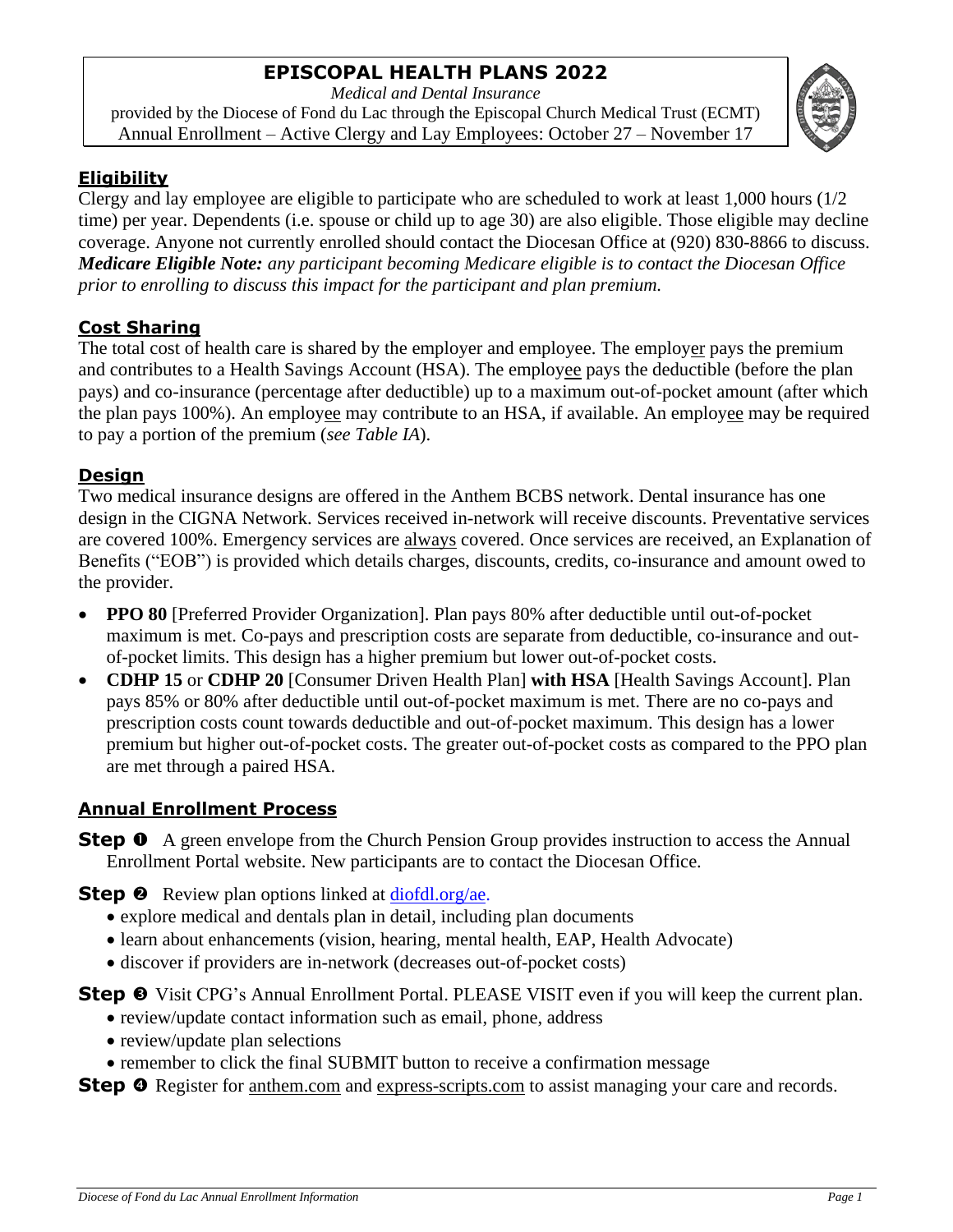### **Your Choice, Same Exposure**

The plan you select is to be based on your need, not cost. Diocesan policy requires employer HSA contributions which equalize out-of-pocket cost exposure for all plan designs.

|                                             | <b>PPO 80</b>               |             | <b>CDHP-20/HSA</b>           |        | <b>CDHP-15/HSA</b> |                    |  |
|---------------------------------------------|-----------------------------|-------------|------------------------------|--------|--------------------|--------------------|--|
|                                             | Single:                     | 13,128      | Single:                      | 10,824 | Single:            | 12,156             |  |
| Annual Premium<br><i>(employer)</i>         | $Employee+1$ :              | 23,628      | $Employee+1$ :               | 19,488 | $Employee+1$ :     | 21,876             |  |
|                                             | Family:                     | 36,756      | Family:                      | 30,312 | Family:            | 34,032             |  |
|                                             | In-Network                  |             | In-Network                   |        | In-Network         |                    |  |
| Deductible                                  | Single:                     | 1,000       | Single:                      | 2,700  | Single:            | 1,400              |  |
| (employee                                   | $+1/Family$ :               | 2,000       | $+1/Family$ :                | 5,450  | $+1/Family$ :      | 2,800              |  |
| before coinsurance)                         | Out-of-Network              | 2,000/4,000 | Out-of-Network 3,000 / 6,000 |        | Out-of-Network     | 2,800/5,600        |  |
|                                             | In-Network                  |             | In-Network                   |        | In-Network         |                    |  |
| Coinsurance                                 | 80% ( <i>you</i> 20%)       |             | 80% (you 20%)                |        | 85% (you 15%)      |                    |  |
| (% plan pays)<br>after deductible)          | Out-of-Network              |             | Out-of-Network               |        | Out-of-Network     |                    |  |
|                                             | 50% (you 50%)               |             | 55% (you 45%)                |        |                    | 60\% (you $40\%$ ) |  |
| <b>Out-of-Pocket Max</b>                    | In-Network                  |             | In-Network                   |        | In-Network         |                    |  |
| (maximum employee,                          | Single:                     | 3,500       | Single:                      | 4,200  | Single:            | 2,400              |  |
| including deductible,                       | $+1/Family$ :               | 7,000       | $+1/Family:$                 | 8,450  | $+1/Family:$       | 4,800              |  |
| before plan pays 100%)                      | Out-of-Network 7,000/14,000 |             | Out-of-Network 7,000/13,000  |        | Out-of-Network     | 4,800/9,600        |  |
|                                             | In-Network                  |             |                              |        |                    |                    |  |
| Doctor Copay,<br>(each visit, separate from | Visit:                      | 30          |                              |        |                    |                    |  |
|                                             | Specialist:                 | 45          | None                         |        | None               |                    |  |
| deductible, coinsurance                     | Out-of-Network              |             |                              |        |                    |                    |  |
| or out-of-pocket)                           | 50% (you pay 50%)           |             |                              |        |                    |                    |  |

### **TABLE 1 - PLAN SUMMARIES** Annual Rates

#### **TABLE 1A – PREMIUM SHARE & HSA CONTRIBUTION** Annual Rates

*Diocesan policy requires employer contributions to employee HSA for CDHP plans.*

*HealthEquity is no-cost vendor. To set-up HSA with HealthEquity, contact the Diocesan Office*

| Employment status threshold | <b>Employer Premium %</b> | Employee Premium % | Employer required HSA contribution <sup>*</sup> |                      |  |  |
|-----------------------------|---------------------------|--------------------|-------------------------------------------------|----------------------|--|--|
|                             |                           |                    | $CDHP-20$                                       | $CDHP-15$            |  |  |
| Full-time                   | 100\%                     | $0\%$              | 1,700<br>Single:                                | 400<br>Single:       |  |  |
|                             |                           |                    | $+1$ / Family 3,450                             | 800<br>$+1/Family:$  |  |  |
|                             |                           |                    | $CDHP-20$                                       | $CDHP-15$            |  |  |
| $\frac{3}{4}$ time          | 75%                       | 25%                | 1,275<br>Single:                                | 300<br>Single:       |  |  |
|                             |                           |                    | $+1$ /Family: 2,588                             | 600<br>$+1/Family$ : |  |  |
|                             |                           |                    | $CDHP-20$                                       | $CDHP-15$            |  |  |
| $\frac{1}{2}$ time          | 50%                       | 50%                | 850<br>Single:                                  | 200<br>Single:       |  |  |
|                             |                           |                    | $+1$ / Family 1,725                             | 400<br>$+1/Family$ : |  |  |

**\*** may contribute more if done equally for all eligible employees

|  |  | Example: priest working full-time, with spouse |
|--|--|------------------------------------------------|
|  |  |                                                |

| Level             | Premium (employer) | .<br>HSA contribution (employer) | <b>Total Employer</b> | Employee deductible (after HSA) |
|-------------------|--------------------|----------------------------------|-----------------------|---------------------------------|
| PPO <sub>80</sub> | 23.628             |                                  | 23.628                | 2.000                           |
| $CDHP-20$         | 19.488             | 3.450                            | 22.938                | 2,000                           |
| CDHP-15           | 21.876             | 800                              | 22,676                | 2.000                           |

#### *Example: lay employee working ½ time, single*

| Level             | Premium (emplover) | Premium (employee) | HSA contribution (employer) | <b>Total Employer</b> | Employee deductible (after HSA) |  |  |
|-------------------|--------------------|--------------------|-----------------------------|-----------------------|---------------------------------|--|--|
| PPO <sub>80</sub> | 5.564              | 5.564              |                             | 6.564                 | .000                            |  |  |
| $CDHP-20$         | 5.412              | 5.412              | 850                         | 6.262                 | .850                            |  |  |
| $CDHP-15$         | 5.078              | 5.078              | 200                         | 6.278                 | .200                            |  |  |

#### **Pre-Tax Deductions**

The diocese has established a Section 125 Premium-Only-Plan to all for the employee contribution to premium costs to be made on a pre-tax basis. If this is your situation, contact the Diocesan Office.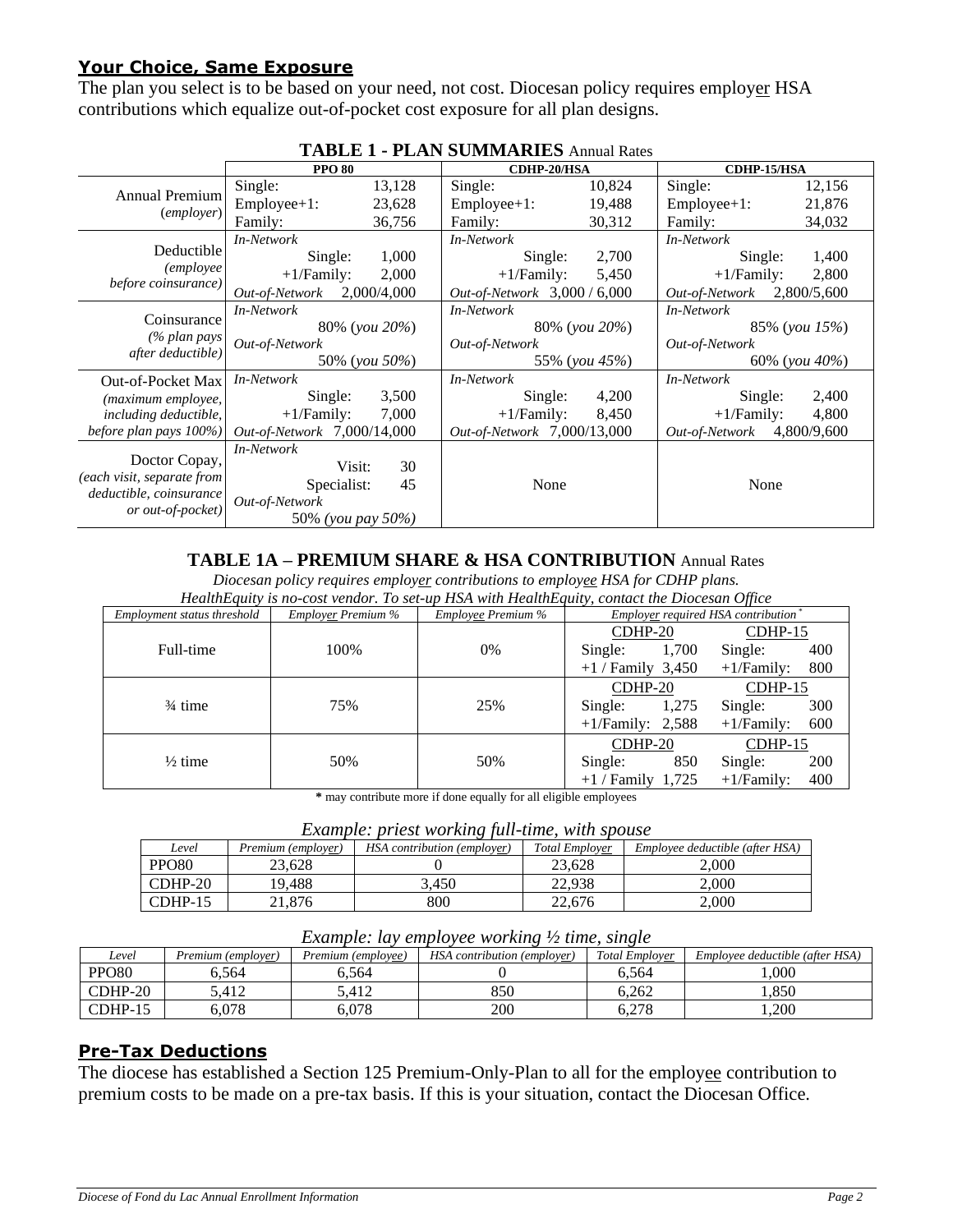#### **TABLE 1B - PRESCRIPTION BENEFIT** (included with plans)

*Administered by Express Scripts express-scripts.com*

| <b>PPO 80</b> | Retail Pharmacy                                    | Home Delivery                                      |
|---------------|----------------------------------------------------|----------------------------------------------------|
| Deductible    | None                                               | None                                               |
| How it        | Fill at pharmacy. After second refill of same      | Fill through Express Scripts. For maintenance, not |
| Works         | medication, use mail-order or pay full cost.       | immediate need medications.                        |
| Limit         | Up to a 30-day supply                              | Up to a 90-day supply                              |
| $Co$ -pay     | \$10 Generic                                       | \$25 Generic                                       |
| (each         | \$40 Preferred Brand                               | \$100 Preferred Brand                              |
| prescription  | \$80 Non-Preferred Brand.                          | \$200 Non-Preferred Brand                          |
| or refill)    | Generic available & Brand used, you pay difference | Generic available & Brand used, you pay difference |

| <b>CDHP20 &amp; CDHP15</b>                          | Retail Pharmacy                               | Mail-Order                                                |  |
|-----------------------------------------------------|-----------------------------------------------|-----------------------------------------------------------|--|
| Deductible                                          | Combined with in-network deductible.          |                                                           |  |
| <b>How It Works</b>                                 | Fill at pharmacy. After second refill of same | Fill through Express Scripts. For maintenance,            |  |
|                                                     | medication, use mail-order or pay full cost.  | not immediate need medications.                           |  |
| Dispensing Limit                                    | Up to a 30-day supply                         | Up to a 90-day supply                                     |  |
|                                                     | Generic                                       | 85% (you pay 15%)                                         |  |
| Coinsurance (% insurance)<br>pays after deductible) | Preferred Brand                               | 75% (you pay 25%)                                         |  |
|                                                     | Non-Preferred Brand                           | 50% (you pay 50%)                                         |  |
|                                                     |                                               | If generic available & brand used, you pay the difference |  |

### **TABLE 1C - MENTAL HEALTH/ SUBSTANCE ABUSE BENEFIT** (included with plans)

| All services through Anthem Behavioral Health |             |                |                   |                |                   |                |  |  |
|-----------------------------------------------|-------------|----------------|-------------------|----------------|-------------------|----------------|--|--|
|                                               |             | <b>PPO 80</b>  | $CDHP-20$         |                | $CDHP-15$         |                |  |  |
| <b>Benefit</b>                                | In-Network  | Out of Network | <i>In-Network</i> | Out of Network | <i>In-Network</i> | Out of Network |  |  |
| Outpatient<br>services                        | \$30 copay  | 30%            | 20%               | 45%            | 15%               | 40%            |  |  |
|                                               |             | coinsurance    | coinsurance       | coinsurance    | coinsurance       | coinsurance    |  |  |
|                                               | 20%         | 50%            | 20%               | 45%            | 15%               | 40%            |  |  |
| <b>Inpatient</b> services                     | coinsurance | coinsurance    | coinsurance       | coinsurance    | coinsurance       | coinsurance    |  |  |

#### **TABLE 1D - VISION BENEFIT** (included with plans)

|                | <i>In-Network</i>                                                  | Out of Network                        |
|----------------|--------------------------------------------------------------------|---------------------------------------|
| How it works   | Annual benefit. Visit any provider. Plan pays more for in-network. |                                       |
|                | eyemedvisioncare.com/ecmt                                          |                                       |
| Eye Exam       | \$0 copay                                                          | Plan pays up to \$30                  |
| Lenses         | \$10 copay                                                         | Plan pays \$32-\$57, varies with lens |
| Lenses Options | \$15-\$75 copay on option                                          | Progressive only, up to \$46          |
| Frames         | \$150 allowed, 20% off balance $>$ \$150                           | Plan pays up to \$47                  |
| Contacts       | \$150 allowed, 15% off balance $>$ \$150                           | Plan pays up to \$100                 |
|                |                                                                    |                                       |

New in 2021 – **Hearing Benefit** – Maximum benefit of \$1,500 per ear every three years

#### **TABLE 2 - DENTAL PLANS**

HSA may be used for out of pocket dental expense

|                                                                                                                                                    |                                                  | Dental & Orthodontia PPO                  |          | <b>Basic Dental PPO</b>                                   |          | Preventative Dental PPO |       |
|----------------------------------------------------------------------------------------------------------------------------------------------------|--------------------------------------------------|-------------------------------------------|----------|-----------------------------------------------------------|----------|-------------------------|-------|
|                                                                                                                                                    | <b>How Plan Works</b>                            |                                           |          | Any provider. Richer benefits in CIGNA network. cigna.com |          |                         |       |
|                                                                                                                                                    |                                                  | Single:                                   | 936      | Single:                                                   | 708      | Single:                 | 540   |
|                                                                                                                                                    | Total Annual Premium (employer pays)             | $Employee+1$ :                            | 1,680    | $Employee+1$ :                                            | 1,272    | $Employee+1$ :          | 972   |
|                                                                                                                                                    |                                                  | Family:                                   | 2,616    | Family:                                                   | 1.980    | Family:                 | 1,512 |
|                                                                                                                                                    |                                                  | In-Network                                | $\Omega$ | In Network                                                | $\theta$ |                         |       |
|                                                                                                                                                    | Deductible<br>(employee pays before coinsurance) | Out-of-Network                            |          | Out-of-Network                                            |          | None                    |       |
|                                                                                                                                                    |                                                  | Single: $25 + 1$ /Family: 75              |          | Single: $50 + 1$ /Family: 100                             |          |                         |       |
|                                                                                                                                                    | Preventive/Diagnostic                            | You pay \$0                               |          | You pay \$0                                               |          | You pay \$0             |       |
|                                                                                                                                                    | Basic Restorative <sup>1</sup>                   | 85% (you pay 15%)                         |          | 85% (you pay 15%)                                         |          | 80% (you pay 20%)       |       |
|                                                                                                                                                    | Major Restorative <sup>2</sup>                   | 85% (you pay 15%)                         |          | 50% (you pay 50%)                                         |          | 1% (you pay 99%)        |       |
| $\begin{array}{c} \text{C} \text{on} \text{sum} \text{ce} \\ (\% \text{ in} \text{surface} \\ \text{pays after} \\ \text{deductible}) \end{array}$ | Orthodontia                                      | 50% (you pay 50%)<br>1,500 lifetime limit |          | Not covered                                               |          | 1% (you pay 99%)        |       |
| Annual Benefit Maximum (employee<br>responsible for expense after being met)                                                                       |                                                  | 2,000                                     |          | 2,000                                                     |          | 1,500                   |       |

<sup>1</sup> Fillings, root canal therapy, periodontal scaling and root planing, denture adjustments and repairs, extractions

<sup>2</sup> crowns, dentures, oral surgery, osseous surgery, dental implants, night guards, anesthetics, and bridges